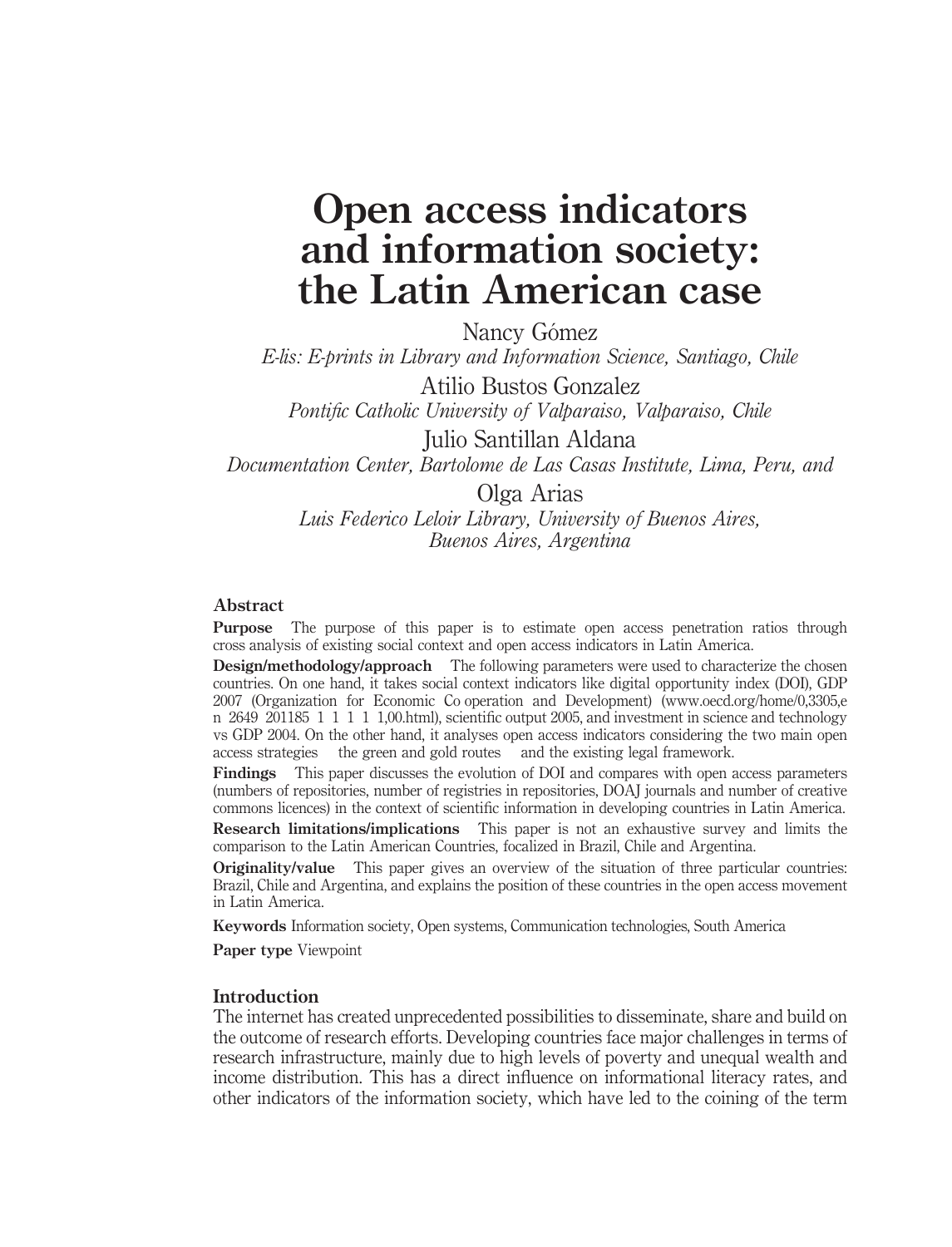"digital divide," meaning the difference in terms of access to information and communication technologies among developed and developing countries.

In World Summit on the Information Society (WSIS, 2006), an international conference held in two phases in 2003 and 2005 in Geneva and Tunis, respectively, world leaders from more than 174 countries (among them heads of governments, ministers, vice-ministers as well as high-level representatives from international organizations and private sector) committed to turning the digital divide into a digital opportunity for all, as one of the main objectives of the conference.

Developing countries face major economic problems, among them poverty, intense foreign debt and high illiteracy rates (Chan and Costa, 2004). Research infrastructure is also inadequate, which in turn leads to low levels of scientific output. Information is a key component in the production of new scientific knowledge, so that, in this sense, both information and communications technology (ICTs) technologies and access to quality research content are crucial.

The open access movement arose at the beginning of 2000 as a reaction against the traditional scientific publishing model. According to Suber's (2004-2006) definition, "open access (OA) literature is digital, online, free of charge, and free of most copyright and licensing restrictions." The BOAI (2005) defines it as follows:

By "open access" to this literature, we mean its free availability on the public Internet. permitting any users to read, download, copy, distribute, print, search, or link to the full texts of these articles, crawl them for indexing, pass them as data to software, or use them for any other lawful purpose, without financial, legal, or technical barriers other than those inseparable from gaining access to the internet itself. The only constraint on reproduction and distribution, and the only role for copyright in this domain, should be to give authors control over the integrity of their work and the right to be properly acknowledged and cited.

As Suber (2004-2006) points out "[...] campaign for OA focuses on literature that authors give to the world without expectation of payment". A strong argument in favor of open access is the concept of free access to publicly funded research, best set out on the (Organization for Economic Co-operation and Development – OECD, 2004) Declaration on Access to Research Data from Public Funding, signed in 2004 by over 30 countries.

There are two main strategies for attaining open access: publishing in an open access journal, known as "the gold route" or archiving in institutional archives or repositories, known as "the green route." The chief difference between them is that OA journals conduct peer review, whereas OA archives do not.

John Willbanks, Executive Director of BMJ and Leader of the Science Commons Project states that: "[...] Open access journals are entering the mainstream of scholarly publishing". The Directory of Open Access Journals (DOAJ) (www.doaj.org), a listing of "free, full text, quality controlled scientific and scholarly journals, includes 2478 journals, with on average more than one journal a day added in 2006." (Willbanks, 2006). As of this paper writing, the DOAJ lists 2,995 journals amounting to nearly 10 per cent of the whole scientific literature included in Ulrich Periodicals Directory (www.ulrichsweb.com/ulrichsweb/). In the same direction, the number of OA repositories is steadily growing. The Registry of Open Access Repositories (ROAR) (http://roar.eprints.org/) lists around 1,000. According to Willbanks (2006) ROAR has grown "[...] by nearly one every other day, and the number of records in those archives

Open access indicators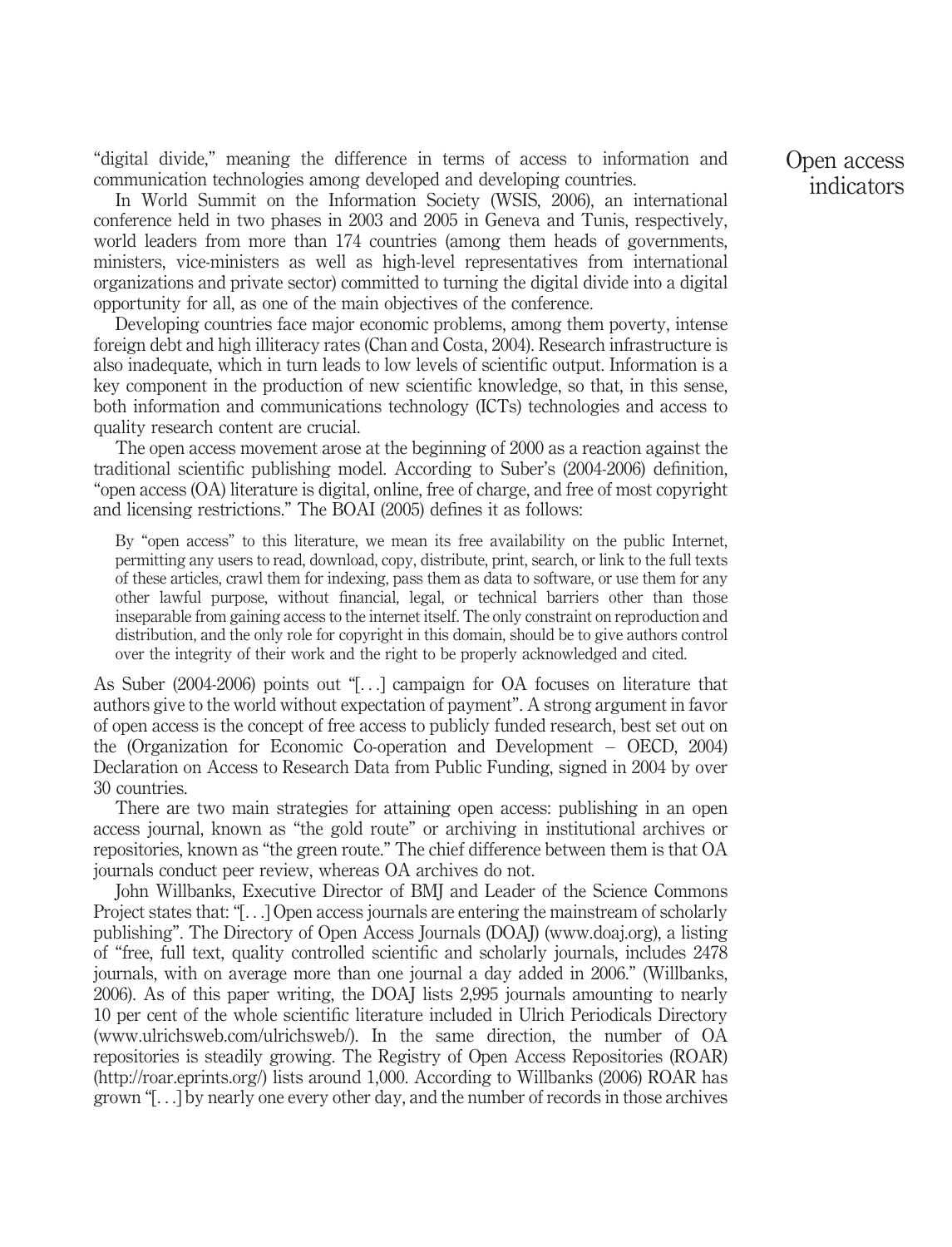has grown by nearly 600 percent, to 1.2 million papers. Open access is here to stay, in one form or another."

#### **Context**

In order to carry out a survey of the Information Society situation, one must research institutional organizations in the region. Two different reports were analyzed, released, respectively, by the Information Society Observatory for Latin American and the Caribbean (OSILAC, Spanish acronym), under the framework of the Economic Commission for Latin America and the Caribbean (Spanish acronym: CEPAL), and the ITU/UNCTAD World Information Society Report 2007.

#### The eLAC2007 report

Since 2000, Governments in Latin America and the Caribbean have stated their commitment and worked towards the development of regional observatories to track the impact of ICTs on the economy, based on statistical data of the Information Society, issuing basic indicators. In this sense, OSILAC was assigned the mission of building indicators and monitoring the situation of eLAC 2007, the regional Plan on Information Society for Latin America and the Caribbean. The plan consists of 30 subject areas with 70 short-term activities, which contribute to the long-term implementation of the WSIS Global Action Plan, enshrined within the Millennium Development Goals (Observatorio para la Sociedad de la Información en América Latina y el Caribe, 2007).

This plan is structured around five critic areas identified by the countries in the region: access and digital inclusion, knowledge and capacity building, public efficiency and transparency, policy instruments and enabling environment. The activities within eLAC are aimed at reaching three main objectives:

- (1) Fostering regional projects to reinforce initiatives and cooperation, to help develop common synergies.
- (2) Promoting strategies to help getting measurable results in specific areas through the implementation of indicators on the development and progress of the information society.
- (3) Deepening knowledge to better understand critical areas to support the definition, implementation and evaluation of policies.

The plan shows a significant progress throughout the region in the development of the information society: out of the 27 areas surveyed, 15 show progress, or even strong progress, whereas 12 remain with moderate or low progress levels. Table I depicts the level progress in each area.

The major progresses count among the two first areas: access and digital inclusion, and knowledge and capacity building, while public efficiency and policy instruments show less improvements.

Open access can be considered a transversal variable with a direct effect on a number of activities described in the table, especially in the two first areas, as explained below:

• 10 *Education and research networks*. Cooperación Latino Americana de Redes Avanzadas (CLARA) is a research network which connects 16 countries in Latin America, including universities and research centers, to encourage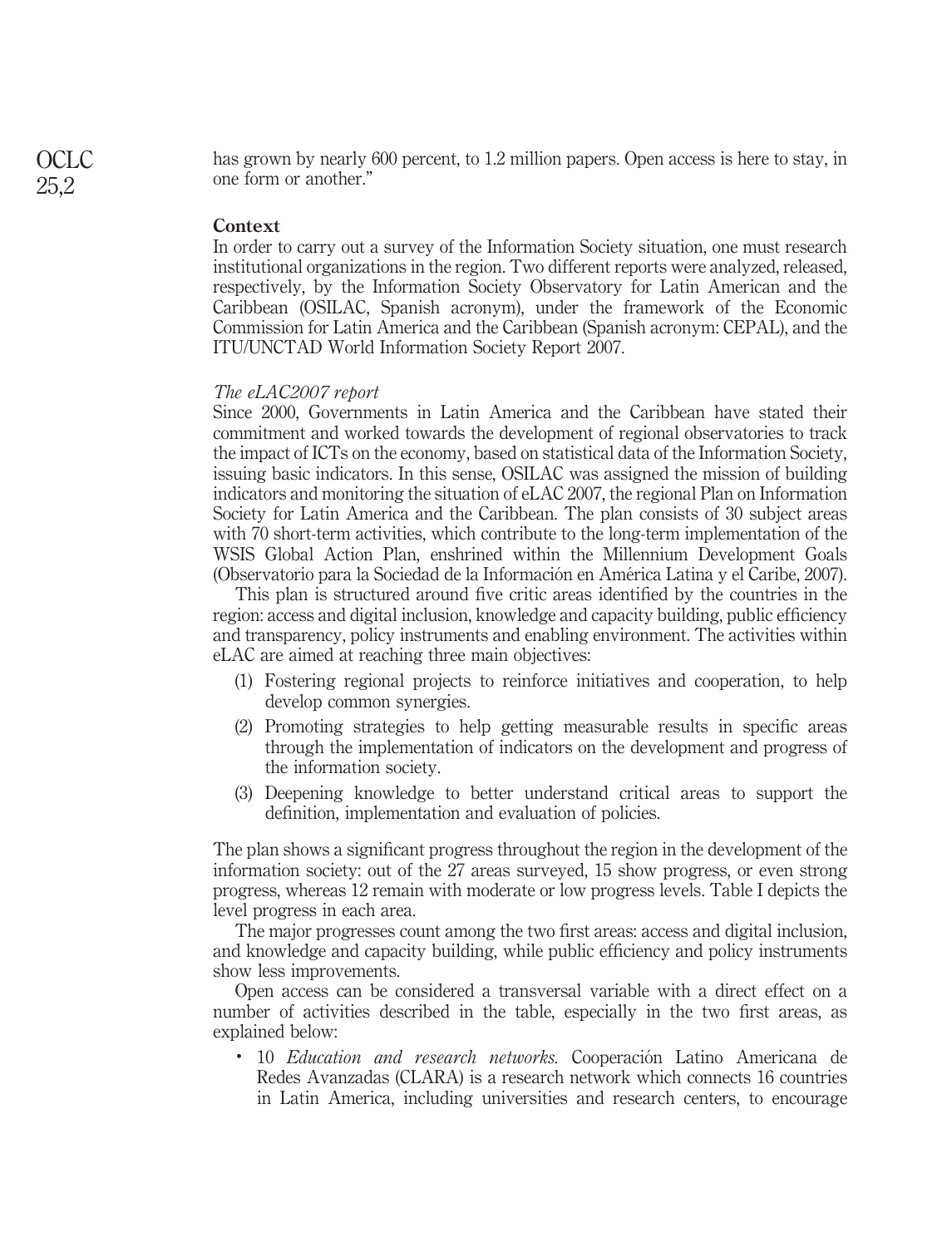| Area                                  | Aim                                               | Progress level    |      | Open access<br>indicators |
|---------------------------------------|---------------------------------------------------|-------------------|------|---------------------------|
| A. Access and digital inclusion       | 1. Regional Infrastructure                        | Progress          |      |                           |
|                                       | 2. Community centres                              | Strong progress   |      |                           |
|                                       | 3. Online schools and libraries                   | Progress          |      |                           |
|                                       | 4. Online health centers                          | No progress       |      |                           |
|                                       | 5. Work                                           | Moderate progress |      |                           |
|                                       | 6. Local governments                              | Strong progress   |      |                           |
|                                       | 7. Alternative technologies                       | Moderate progress |      |                           |
| B. Knowledge and capacity building    | 8. Software                                       | Moderate progress |      |                           |
|                                       | 9. Training                                       | Progress          |      |                           |
|                                       | 10. Education and research networks               | Strong progress   |      |                           |
|                                       | 11. Science and technology                        | No progress       |      |                           |
|                                       | 12. Companies                                     | Progress          |      |                           |
|                                       | 13. Contents and creative industries              | Progress          |      |                           |
|                                       | 14. Internet governance                           | Progress          |      |                           |
| C. Public transparency and efficiency | 15. E government                                  | Progress          |      |                           |
|                                       | 16. E learning                                    | Strong progress   |      |                           |
|                                       | 17. E health                                      | No progress       |      |                           |
|                                       | 18. Catastrophes                                  | No progress       |      |                           |
|                                       | 19. E justice                                     | Moderate progress |      |                           |
|                                       | 20. Environment protection                        | Moderate progress |      |                           |
|                                       | 21. Public information and cultural<br>inheritage | Progress          |      |                           |
| D. Political instruments              | 22. National strategies                           | Progress          |      |                           |
|                                       | 23. Financing                                     | No progress       |      |                           |
|                                       | 24. Universal access policies                     | No progress       |      |                           |
|                                       | 25. Legal framework                               | No progress       |      | Table I.                  |
|                                       | 26. Measuring and indicators                      | Strong progress   |      | eLAC2007                  |
| E. Enabling environment               | 27. WSIS and eLAC follow up                       | Strong progress   | aims | progress levels           |

regional cooperation in scientific and educational activities (www.redclara.net/). The necessary infrastructure for building a network of institutional open access repositories could be provided by CLARA, since it includes the countries selected for this survey.

- 11 Science and technology. Most Latin America countries have a very low investment rate in research and development, being in average around 0.5 per cent of their gross domestic product (GDP), except for Brazil, first place in the region, with 1 per cent, but very far from those of developed countries. As Rossini states (Rossini, 2007): "[...] open access represents the best method for the flow, interchange and production of scientif knowledge – that access to knowledge is crucial for innovation and innovation is crucial for development."
- . 16 E-learning. The main objective of e-learning is the creation and fostering of digital educational contents. The building of electronic theses databases in Brazil (Biblioteca Digital de Tesis) (http://bdtd.ibict.br/bdtd/) and Chile (Cybertesis) (www.cybertesis.net/), since the late 1990s, has led to significant progress in the field of e-learning. Higher education institutions rely heavily on this type of materials, that enables researchers and students to keep to date with cutting-edge scientific advances.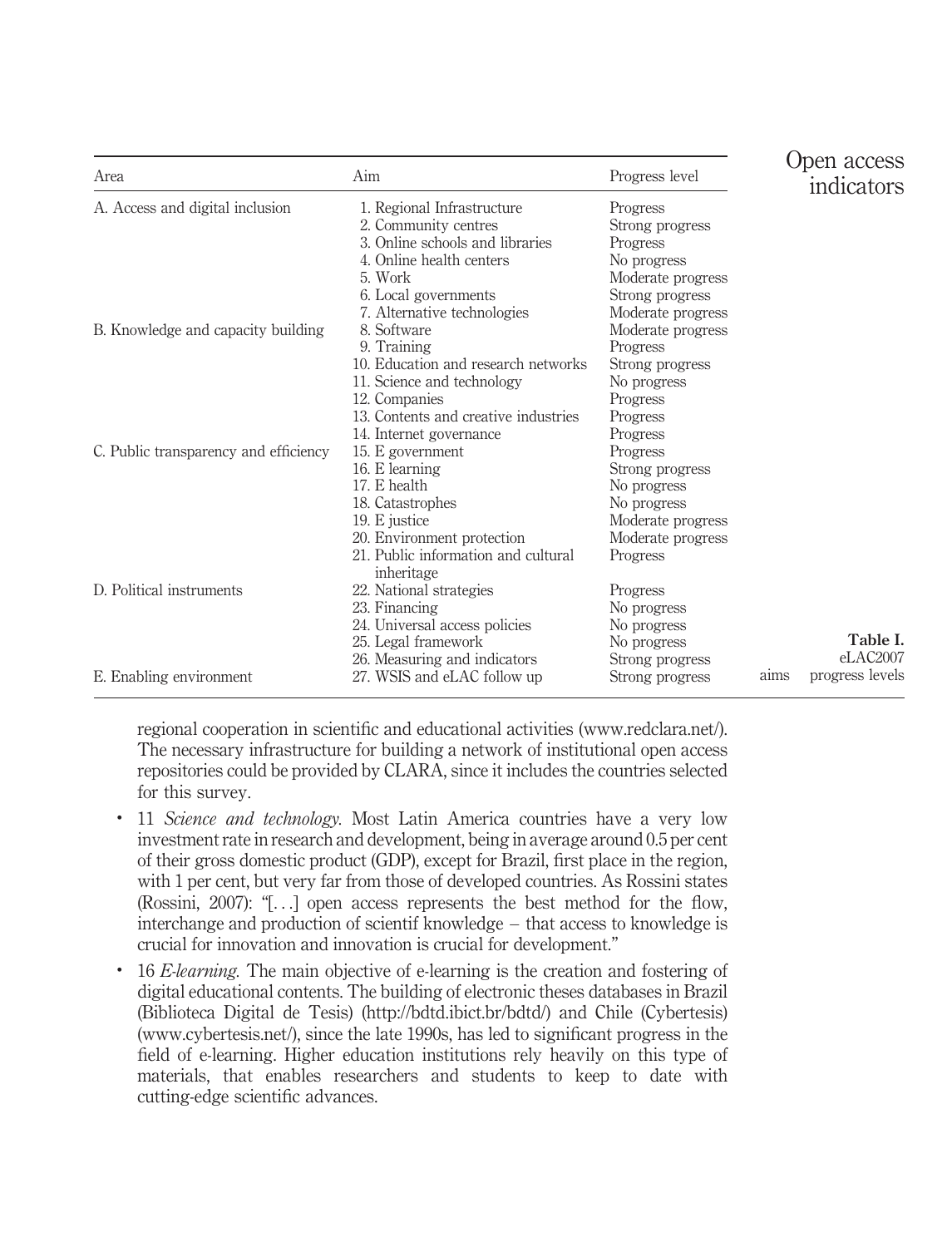. 17 E-health. Virtual libraries can take advantage of ICTs through greater connectivity with their partners in the region and worldwide. In addition to that, it is often not recognised that international medical and environmental research programmes may be inappropriate for developing countries, due to the lack of knowledge of research generated in them, where the major health problems exist. A search for "malaria" on the Bioline International web site illustrates the volume of relevant research available from the developing world (Chan and Costa, 2004).

#### The World Information Society Report 2007: beyond WSIS

The WSIS is a summit held in two phases in Geneva, in December 2003 and in Tunis, in November 2005 with the main objectives of building the information society and making advances towards bridging the digital divide. The World Information Society Report 2007: beyond WSIS (International Communication Union, 2007) is the second of a series of reports intended to track current implementation and progress in achieving the WSIS targets. It has been created by the Digital Opportunity Platform, an open multi-stakeholder platform with contributions from governments, academics and civil society, as well as inter-governmental organisations. As an evaluating tool, the digital opportunity index (DOI) has been created as a composite index comprising eleven separate indicators, grouped into three clusters of opportunity, infrastructure and utilization (Figure 1).

Indicators in various data series are standardized on a scale of zero to one, making the DOI simple and straightforward to calculate. In that way, access to and affordability of ICTs is condensed into a single index number, permitting comparison of countries scores in any one year, as well as over time.

This index has been chosen because it best represents the variability of a number of Latin American countries between 2004 and 2006. In that period, Chile, Argentina and Brazil appear in the first places, above the Latin American average growth of 3 per cent and close to the DOI variability worldwide. These three countries will face the challenge of tracking their progress within the Information Society, as well as the impact that open access movement has had in recent years (Figure 2).



Figure 1. DOI categories

**Source:** ITU/UNCTAD/KADO Digital Opportunity Platform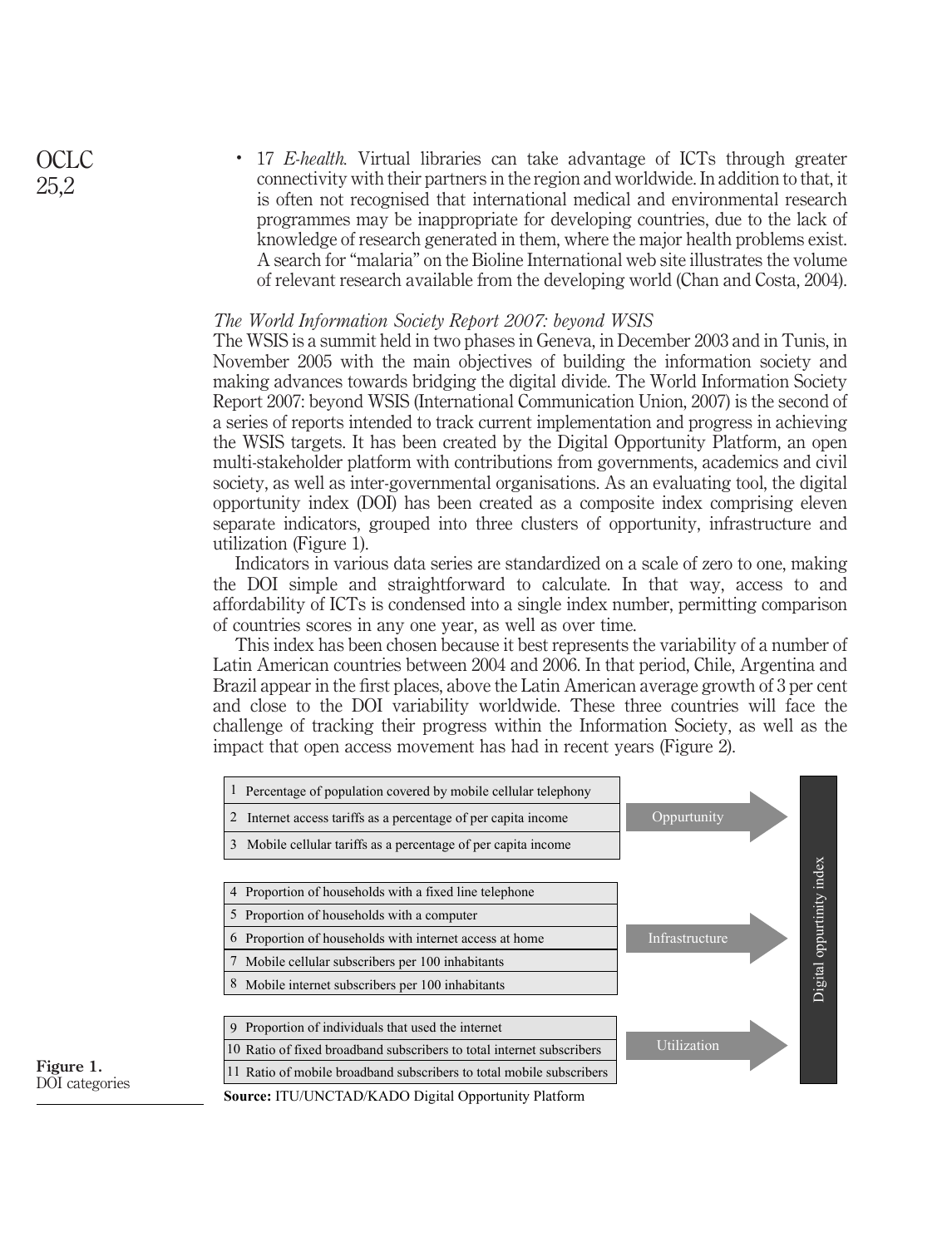

# Countries situation

The following parameters were used to characterise the chosen countries:

- . social context indicators;
- $\cdot$  DOI:
- . GDP 2007 (OECD) (www.oecd.org/home/0,3305,en 2649 201185 1 1 1 1 1,00. html);
- . scientific output 2005 (Scimago Research Group) (www.scimago.es/); and
- . investment in science and technology vs GDP 2004 (Table II).

## Open access indicators

Considering the two main open access strategies – the green and gold routes – and the legal framework, the following parameters were analyzed:

- . number of repositories in ROAR;
- . number of registries in ROAR repositories;
- . number of journals in DOAJ;
- . number of journals in Scientific Electronic Library Online SciELO (2007);
- . number of journals in BIOLINE;

| Country                                                         | Argentina | Brazil | Chile |                           |
|-----------------------------------------------------------------|-----------|--------|-------|---------------------------|
| Social context indicators                                       |           |        |       |                           |
| DOI 2005 2006                                                   | 0.51      | 0.48   | 0.57  |                           |
| GDP 2007                                                        | 5.677     | 5.885  | 9.275 |                           |
| Investment in science and technology vs GDP 2004 $\binom{0}{0}$ | 0.49      | 1.28   | 0.68  | Table II.                 |
| Scientific production ISI 2005 SCIMAGO Group                    | 5.875     | 19.386 | 3.385 | Social context indicators |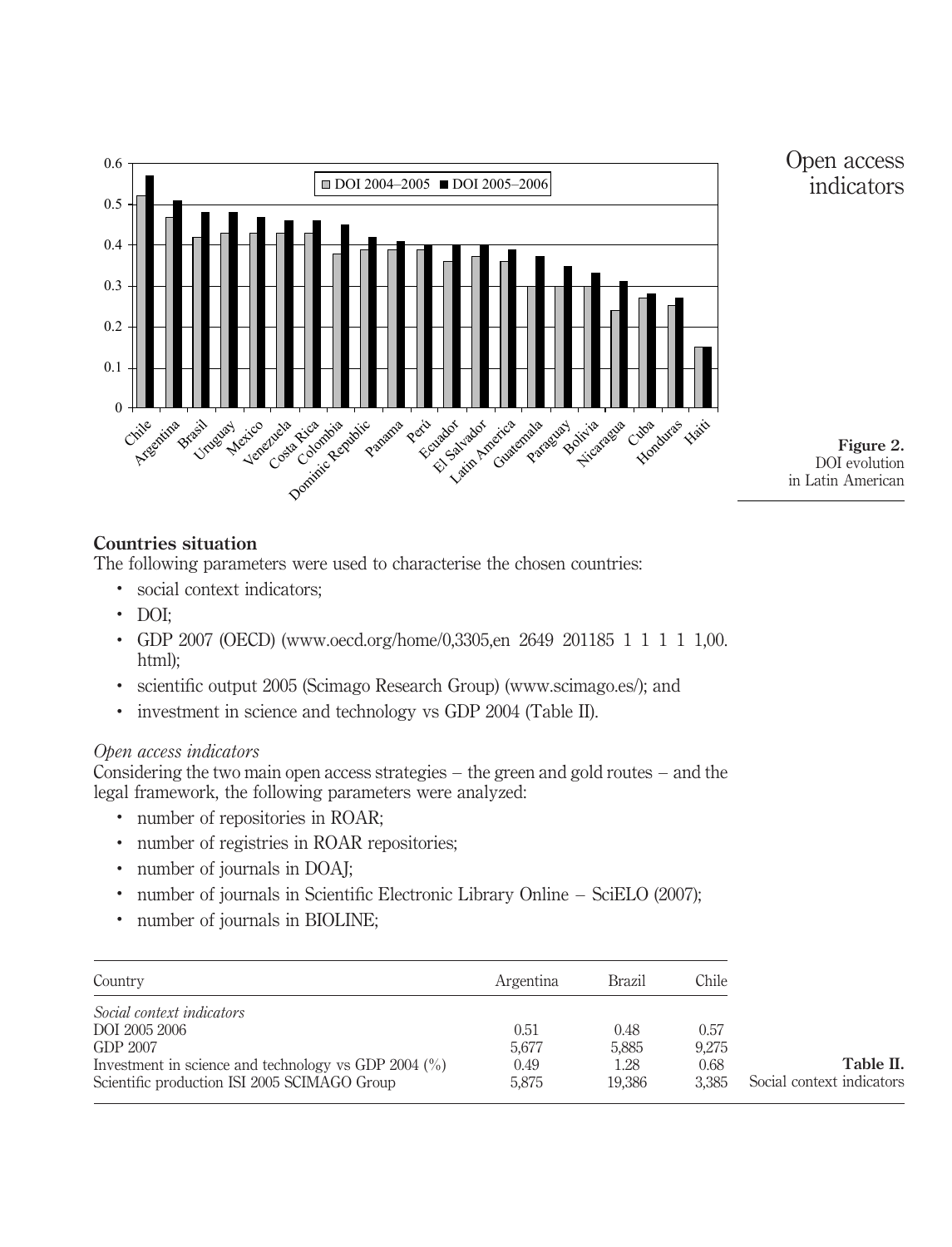- . date of adoption of creative commons license; and
- . number of creative commons licenses (Table III).

#### Brazil

From the three selected countries, Brazil has the lowest DOI. It was the first in the region to adapt creative commons licenses, and at present it is the country with the greatest number of granted licenses. Its scientific output is the highest in the region, with around 200,000 documents in 2005, closely related to the investment level in science and technology.

Sely Costa makes an exhaustive report (Costa, 2007; Costa and Kuramoto, 2007; Electronic Publishing Trust for Development, 2007) where she describes the multiple steps Brazil has taken to accomplish the goals of open access, since the SciELO platform was brought in as early as 1997. These steps include statements in favour of OA, ways to implement OA initiatives, publications and courses. All these initiatives have been carried out mainly by the Instituto Brasileiro de Ciencia e Tecnologia (IBICT), which has had a leading role coordinating the Open Access Movement with SciELO, the Brazilian Parliament, the Brazilian Council of University Chancellors and other societies in Brazil, and in partnership with other countries. Some of these initiatives are:

- . carrying out technology prospective studies;
- . customizing software (OJS, OCS, Eprints, Dspace and NDLTD);
- . training people (640 people from 189 institutions);
- . transferring technology (SEER open journal systems, SOAC open conference system, Institutional and Discipline Repositories, mostly to universities);
- . building portals data and service providers (BDTD; Oasis.br);
- . sensitising the scholarly community and policy makers; and
- . expanding Brazilian initiatives to the Portuguese speaking ALemPLus project) and LA countries.

| Open access indicators                                                                                                            | Argentina                   | <b>Brazil</b> | Chile   |
|-----------------------------------------------------------------------------------------------------------------------------------|-----------------------------|---------------|---------|
| Gold route indicators                                                                                                             |                             |               |         |
| Number of repositories (ROAR)                                                                                                     | $\mathcal{P}_{\mathcal{L}}$ | 55            | 4       |
| Number of registries in repositories (ROAR)                                                                                       | 2,143                       | 346,411       | 11,610  |
| Green route indicators                                                                                                            |                             |               |         |
| <b>BIOLINE</b>                                                                                                                    |                             | 4             | 2       |
| DOAJ Journals                                                                                                                     | 42                          | 287           | 81      |
| SciELO (July 2007)                                                                                                                | 29                          | 185           | 66      |
| Legal framework open access                                                                                                       |                             |               |         |
| Adaptation of Creative Commons License to local<br>legislation                                                                    | October 5                   | July 4        | July 5  |
| Number of Creative Commons Licences (Data<br>obtained from the Creative Commons 1.0 Statistics<br>Generator web site <sup>a</sup> | 84.890                      | 216,500       | 158.210 |

# OCLC 25,2

Table III.

Open access indicators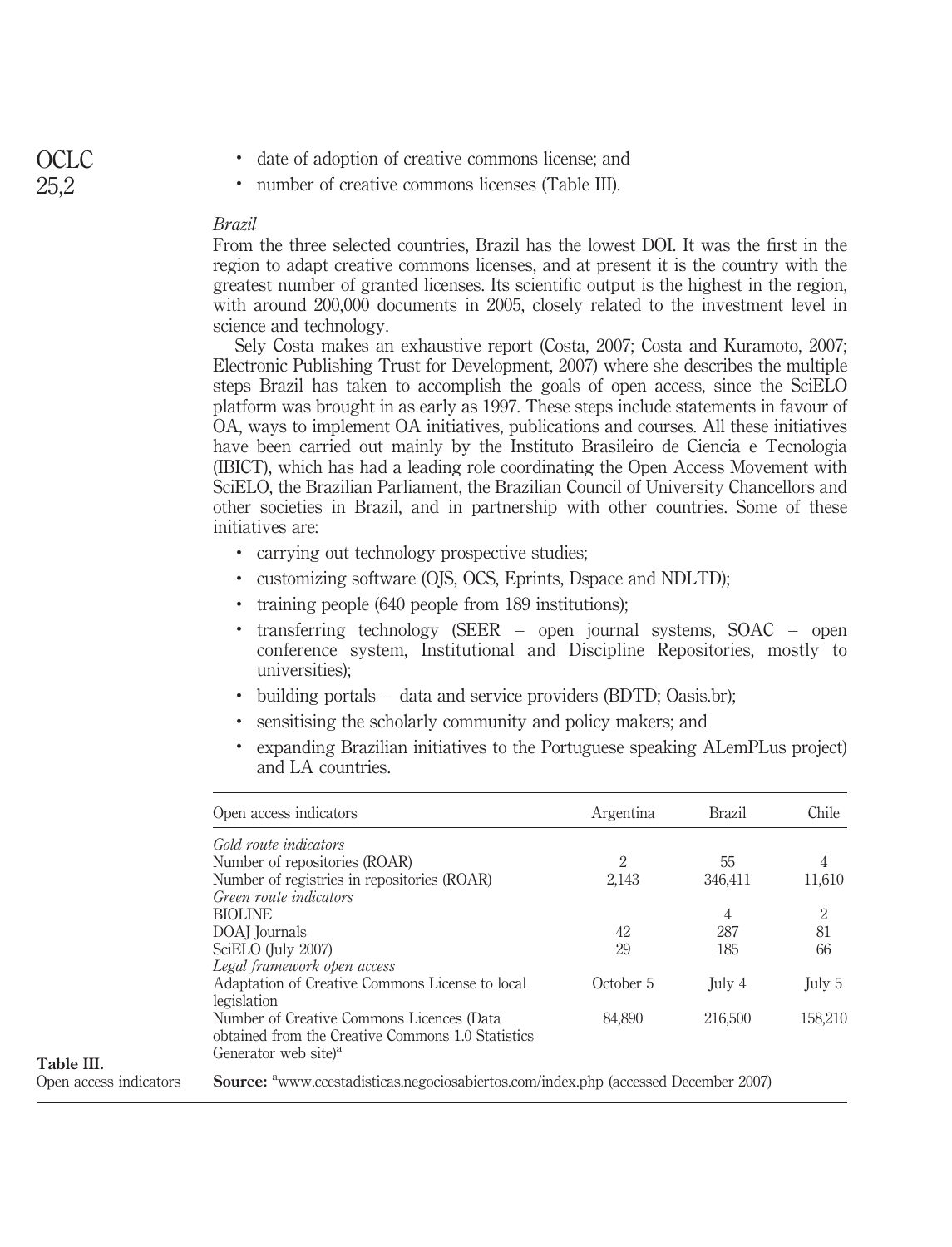Hélio Kuramoto (IBICT) has helped to formulate a proposed law (introduced by Rodrigo Rollemberg, Member of Brazil's House of Representatives) that would require all Brazil's public institutions of higher education and research units to create OA institutional repositories of their technical-scientific output (www.camara.gov.br/sileg/ integras/461698.pdf). In this sense, Brazil is the first country in Latin America to have a Parliament bill related to the open access movement. The fundamentals of this bill are found on many declarations undersigned in Brazil to support open access, among them the one issued by IBICT at the 57th Annual Meeting of the Sociedade Brasileira para o Progresso da Ciencia (http://ibict.br/openaccess/arquivos/manifesto.htm) and also the declaration approved at an international conference at Salvador (Bahia), known as the Bahia Statement (www.icml9.org/public/documents/pdf/pt/Dcl-Salvador).

Another equally important initiative on open access in Brazil is OASIS.Br. OASIS stands for Open Access and Scholarly Information System, and it is the Brazilian portal of open access journals and repositories. Its 109 digital repositories can be searched simultaneously through a single interface by means of the OAI-PMH (Open Archives Initiative for Metadata Harvesting) protocol. The portal focuses on four main objectives: to increase the visibility of the Brazilian scientific production; to ease the access to information through a single site; to act as metadata service provider, and to support the open access movement in Brazil and worldwide.

#### Chile

Among the countries surveyed, Chile has the highest DOI in Latin America, reaching 0.57. Chile was the second country to implement and adapt creative common licenses to local legislation in the region since July 2005. So far, 158,210 licenses have been already granted. Regarding its scientific output, Chile stands in the third position, showing a production registered in ISI of about 3,400 documents:

. The Consejo Nacional de Rectores de Universidades Chillenas (CRUCH) and the Comisión Nacional de Ciencia y Tecnología (Conicyt) have developed a National Plan of Access to Scientific and Technical Information to serve universities and other public and private research institutions.

CINCEL is a private law corporation established by CRUCH and Conicyt, engaged in building a National Electronic Library, and managing acquisition and access to a range of scientific and technical journals to be equally available to all participating institutions. A clause has been added recently compelling publishers to allow downloads of all national scientific literature, in order to be made available at public repositories. These are considered to be an important part of the plan, which is still under development.

Chile is represented in international open access directories, such as ROAR and Directory of Open Access Repositories (DOAR) by five open access repositories:

- . Two at Universidad de Chile: Cybertesis and Captura. Cybertesis hosts doctoral theses, and its name is related to the software upon which it is built; Captura hosts journal articles, theses and other document types.
- . One at Universidad de Talca, which hosts Memoirs and other document types.
- One at Universidad del Bío Bío, with doctoral theses.
- . SciELO Chile is registered as an open access journals repository.

Open access indicators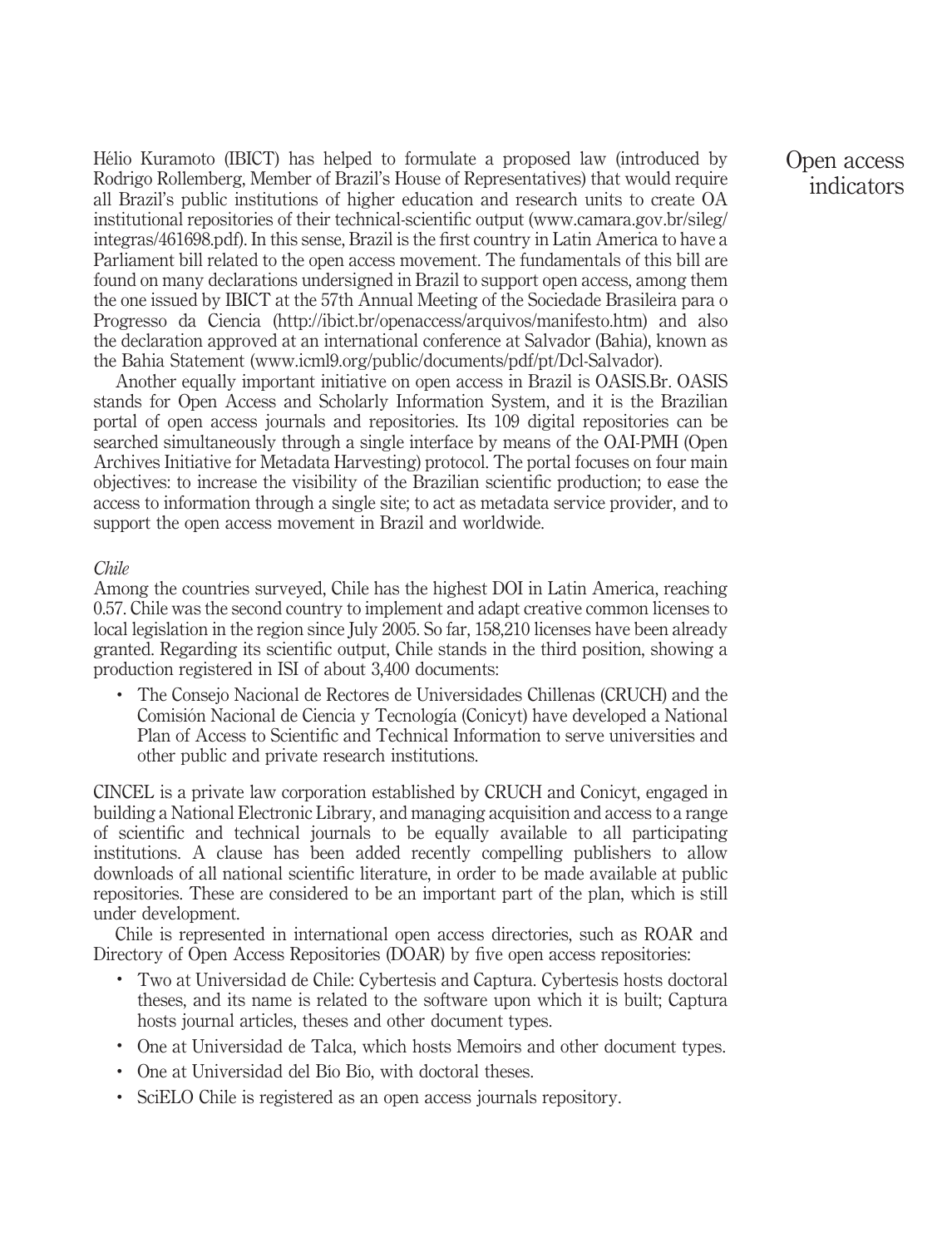As it can be observed, doctoral theses and journal articles count among the most visible Chilean electronic documents accessible through the internet.

A significant step in favour of the open access movement was the Valparaiso Statement for the improvement of scientific communication in the electronic environment, held in Valparaı´so in January 2004. The statement stresses the need to use the internet as the most efficient tool for the immediate dissemination of knowledge, and it declares that journal publishers are responsible for their maximum visibility and availability at various repositories.

#### Argentina

Considering the DOI and the Information Society Growth, Argentina appears in tenth place showing a growth of 4 per cent. In ROAR, this country is represented only by two repositories: SciELO Argentina, and a journal published by the public university, Universidad Nacional del Centro, since both of them are harvested through the OAI protocol. There are several other repositories and/or digital libraries in the country, mainly within public universities, all of which have started collecting electronic theses. Examples are Universidad Nacional de Cuyo, Instituto Balseiro, which belongs to the same university, Universidad Nacional de La Plata and the Latin American Counsil on Social Sciences (Spanish acronym, CLACSO) (www.clacso.org.ar/). CLACSO is an international NGO associated to UNESCO, created in 1967. It brings together about 170 research centers distributed across 21 countries in Latin America and the Caribbean. Since 2004 CLACSO digital library activities has been supported by INASP (International Network for the Availability of Scientific Publications) (www.inasp. info/). As of now, it hosts over 9,000 full-text documents.

In total, Argentina has seven institutional repositories, though not OAI compliant yet. The Directory of Open Access Journal (www.doaj.org/) registers 42 electronic journals from Argentina, and the SciELO Argentina repository, 29. There are no public policies or mandates related to open access; still, there is growing concern to promote its benefits, especially among the librarian community.

Regarding the creative commons licenses, many have been adapted to legal local frameworks since October 2005, and statistics observed at Negocios Abiertos web site (www.negociosabiertos.com/) show that around 85,000 licenses were granted.

Regarding the scientific output, Argentina is the second of the three selected countries, producing around 5,900 documents/year. Nonetheless, the number of registries per repository is very low, about 2,200, far from the other two countries. Argentina's visibility level is the lowest of the region.

### **Conclusions**

In terms of scientific output vs investment level in science and technology, Brazil stands out in first place, followed by Chile and Argentina, respectively. The same relation applies to visibility on the web: Brazil stands in the first place, Chile is second, and Argentina is in the last place.

Additionally, the DOI shows that Chile is in the best position considering levels of inclusion in the Information Society in Latin America, even over several European countries. Brazil is in the second place, followed by Argentina.

As far as the legal framework is concerned, Brazil was the first country of the three to adapt CC licenses to local legislation, followed by Chile in the second place, and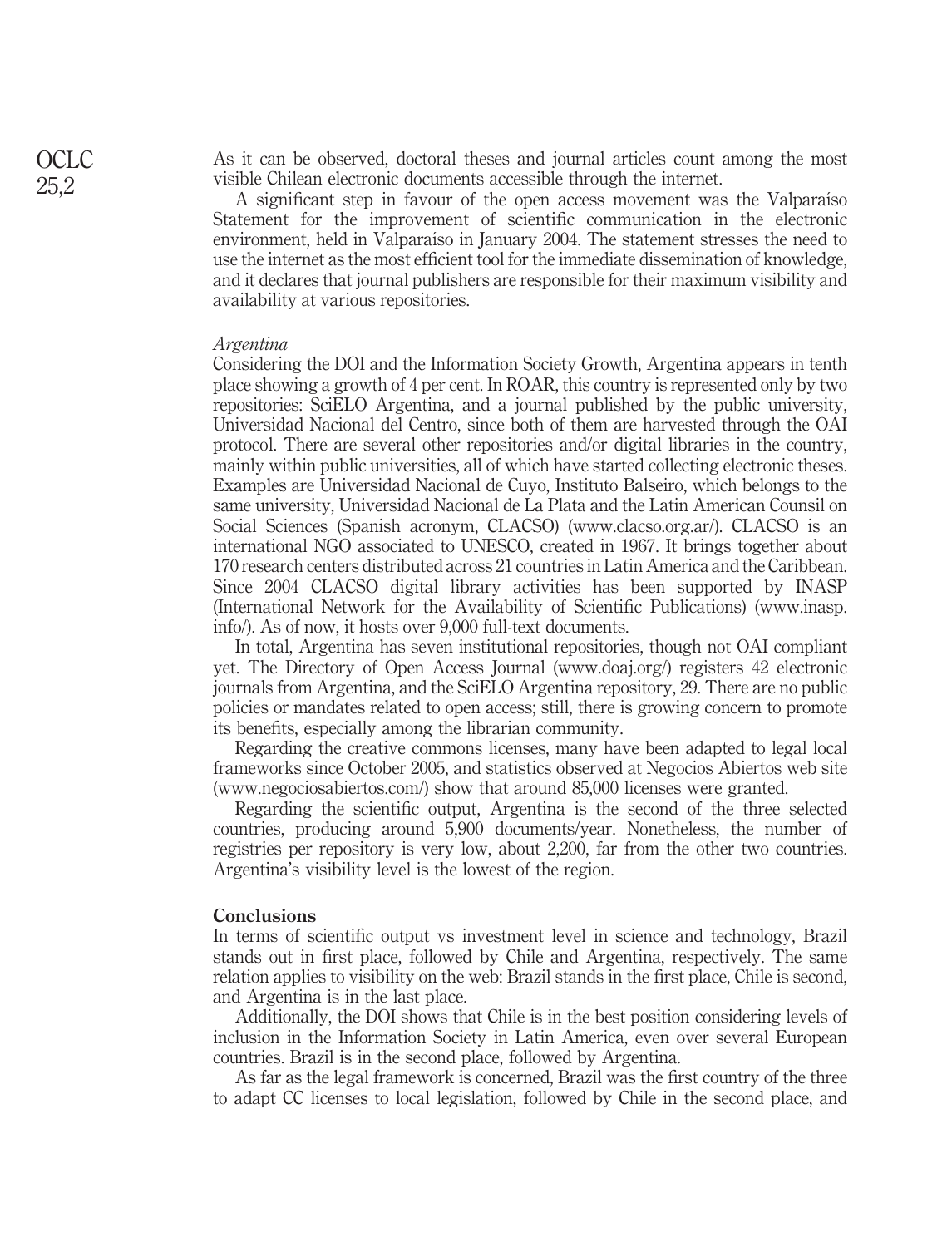Argentina in the last position. Brazil is also the first country in Latin America with a bill in Parliament in favour of the open access movement, a major step even considering the international context.

In terms of document types, electronic theses and OA journals are the most widely represented from the late 1990s both Brazil and Chile have engaged in electronic theses programs, taking advantage of the support offered by UNESCO. A number of repositories in Chile started as electronic theses repositories.

Finally, from many perspectives, Brazil is the country that epitomizes the concept underlying the open access movement: publicly funded research should be available free of charge to anyone. In this way, the SciELO platform has been a key opportunity to launch the open access initiative in Latin America, joined by Chile in 1998, and by Argentina several years later.

Digital repositories in these three countries are slowly catching up with the concept of access to research supported and financed by government and other public agencies. They are essential to help bridge the south-north digital divide, that is often ignored by developed countries (Kirsop et al., 2007).

#### References

- BOAI (2005), Budapest Open Access Initiative, available at: www.soros.org/openaccess/ (accessed November).
- Chan, L. and Costa, S. (2004), "Participation in the global knowledge commons: challenges and opportunities for research dissemination in developing countries", E prints in Library and Information Science E Lis, available at: http://eprints.rclis.org/archive/00002611/ (accessed November).
- Costa, S. (2007), "New publishing models for scholarly communication and the Brazilian open access policy", paper presented at PKP Scholarly Publishing Conference Blog, available at: http://scholarlypublishing.blogspot.com/search/label/Brazil (accessed December).
- Costa, S. and Kuramoto, H. (2007), "New publishing models for scholarly communication and the Brazilian open access policy", paper presented at 1st PKP Conference, Vancouver, July 2007, available at: http://pkp.sfu.ca/ocs/pkp2007/index.php/pkp/1/paper/view/63/82 (accessed December).
- Electronic Publishing Trust for Development (2007), "Brazilian OAI", November 12, 2007, available at: http://epublishingtrust.blogspot.com/2007/11/oa in brazil.html (accessed December).
- International Communication Union (2007), World Information Society Report 2007: Beyond WSIS, 2nd ed., available at: www.itu.int/osg/spu/publications/worldinformationsociety/ 2007/
- Kirsop, B., Arunachalam, S. and Chan, L. (2007), "Access to scientific knowledge for sustainable development: options for developing countries", Ariadne, Vol. 52, available at: www. ariadne.ac.uk/issue52/kirsop et al/ (accessed October).
- Observatorio para la Sociedad de la Información en América Latina y el Caribe (2007), "Monitoreo del eLAC 2007: avances y estado actual del desarrollo de las Sociedad de la Información en América Latina y el Caribe", available at: www.eclac.org/publicaciones/ xml/5/29945/ResumenEjecutivo.pdf (accessed December).
- Organization for Economic Co operation and Development (2004), "Declaration on access to research data from public funding", available at: http://webdomino1.oecd.org/horizontal/

Open access indicators